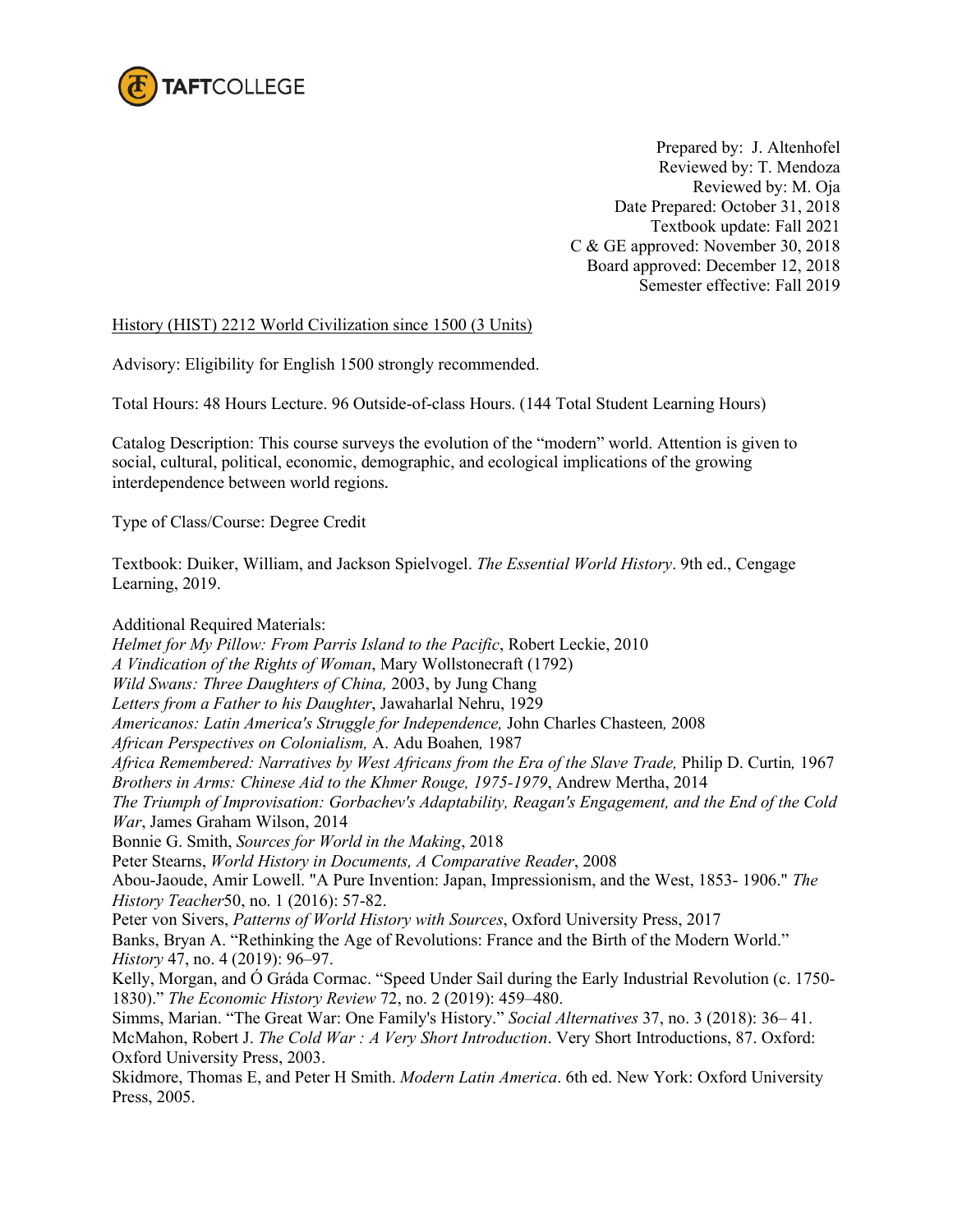

Course Objectives:

By the end of the course, a successful student will be able to:

- 1. Demonstrate the ability to interpret primary and secondary sources and to compose an argument which uses them, as appropriate, for support.
- 2. Analyze broad patterns of change on both interregional scales and within complex societies.
- 3. Demonstrate an understanding of civilization through multiple analytical categories such as race, class, gender and ethnicity.
- 4. Explain ways in which the world's physical and natural environment has affected and been affected by developments in human history.
- 5. Analyze ways in which human groups have interacted with one another, including trade, migration, warfare, cultural exchange, and biological exchange, from 1500 C.E. to present.
- 6. Compare distinctive forms of political, social, and economic organization in the world and explain their historical significance.
- 7. Identify major discoveries, inventions, and scientific achievements and explain their historical significance.
- 8. Explain the historical significance of cultural developments such as art, music, architecture, literature and religion.
- 9. Compare ideals, practices, and historical developments of major belief systems and philosophical systems.
- 10. Analyze historical developments across national, regional, and cultural boundaries.

Course Scope and Content:

Unit I The Creation of a World Market

- A. An Age of Exploration and Expansion
- B. The Portuguese Maritime Empire
- C. The Conquest of the "New World"
- D. Africa in Transition
- E. Southeast Asia in the Era of the Spice Trade

## Unit II Europe Transformed: Reform and State Building

- A. The Reformation of the Sixteenth Century
- B. Europe in Crisis, 1560-1650
- C. Response to Crisis: The Practice of Absolutism
- D. England and Limited Monarchy
- E. The Flourishing of European Culture

## Unit III The Muslim Empires

- A. The Ottoman Empires
- B. The Safavids
- C. The Grandeur of the Mughals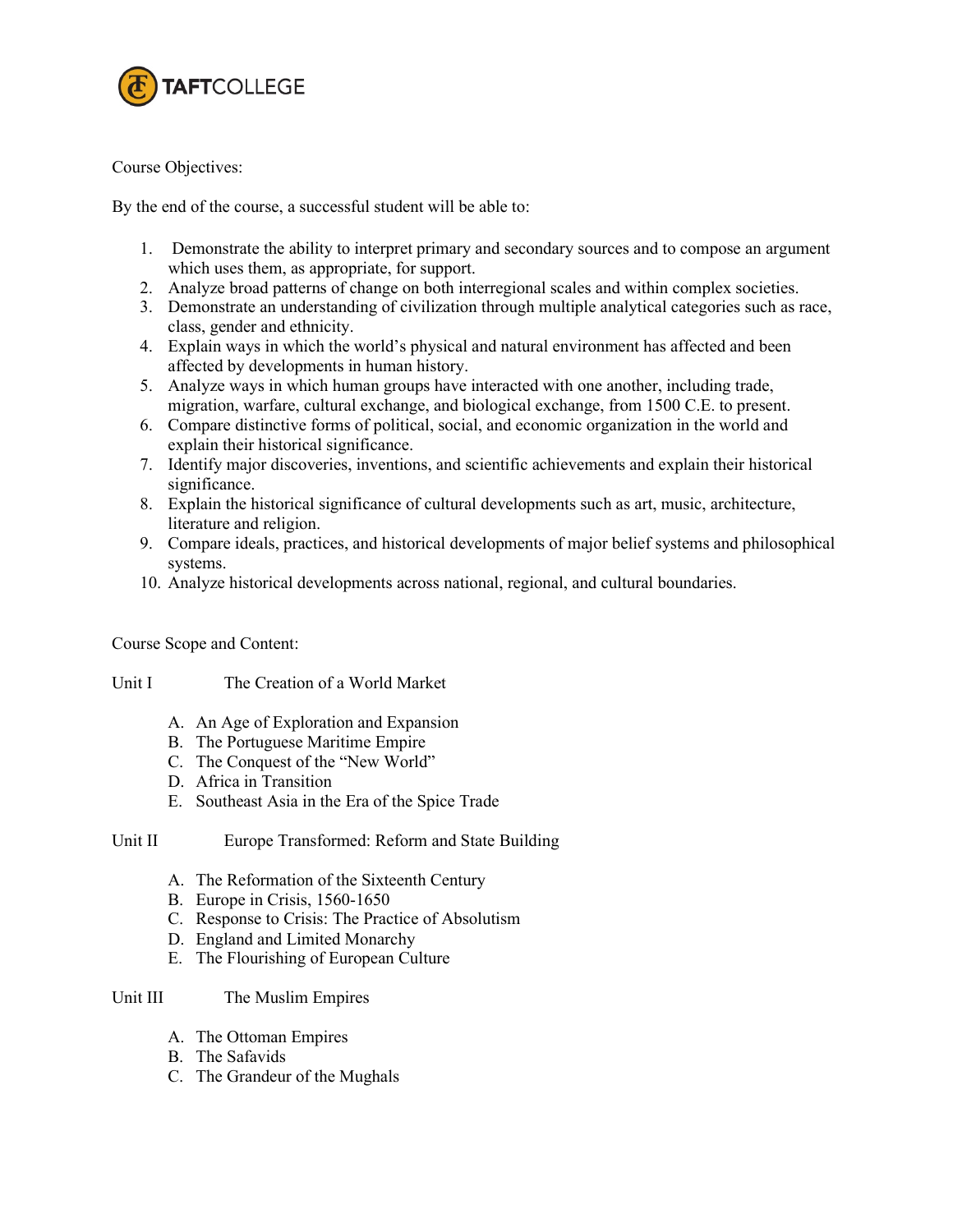

## Unit IV The East Asian World

- A. China at Its Apex
- B. Changing China
- C. Tokugawa Japan
- D. Kore and Vietnam

#### Unit V The West on the Eve of a New World Order

- A. Toward a New Heaven and a New Earth: An Intellectual Revolution in the West
- B. Economic Changes and the Social Order
- C. Colonial Empires and Revolution in the Americas
- D. Toward a New Political Order and Global Conflict
- E. The French Revolution
- F. The Age of Napoleon
- Unit VI The Beginnings of Modernization: Industrialization and Nationalism in the Nineteenth Century
	- A. The Industrial Revolution and Its Impact
	- B. The Growth of Industrial Prosperity
	- C. Reaction and Revolution: The Growth of Nationalism
- Unit VII The Beginning of the Twentieth-Century Crisis: War and Revolution
	- A. The Road to World War 1
	- B. The Great War
	- C. War and Revolution
	- D. An Uncertain Peace
	- E. In Pursuit of a New Reality: Cultural and Intellectual Trends
- Unit VIII Nationalism, Revolution, and Dictatorship: Asia, the Middle East, and Latin American from 1919-1939
	- A. The Rise of Nationalism
	- B. Revolution in China
	- C. Japan Between the Wars
	- D. Nationalism and Dictatorship in Latin America

## Unit IX The Crisis Deepens: World War II

- A. Retreat from Democracy: Dictatoria
- B. l Regimes
- C. The Path to War
- D. World War II
- E. The New Order
- F. The Home Front
- G. Aftermath of the War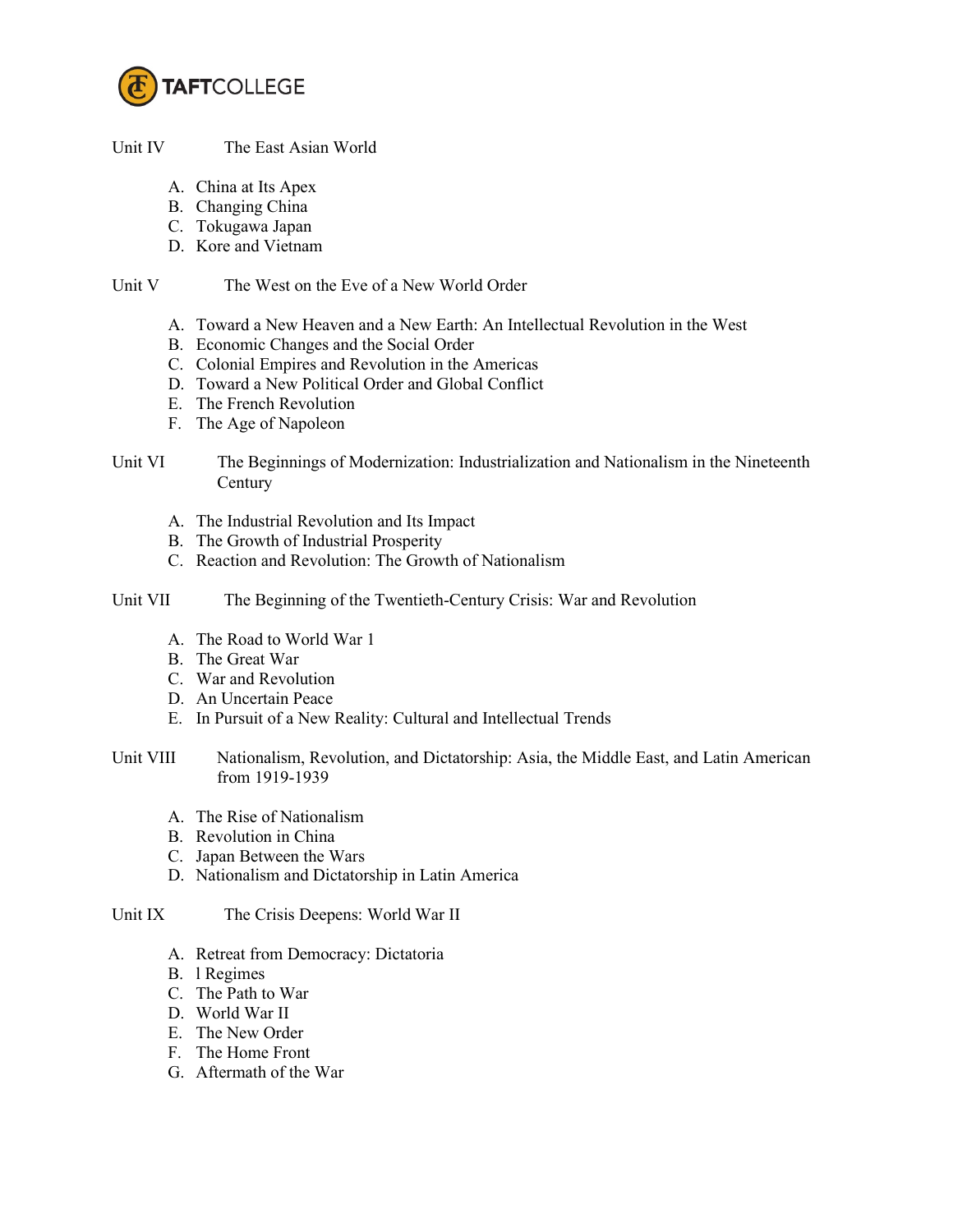

Unit X Europe and the Western Hemisphere Since 1945

- A. Recovery and Renewal in Europe
- B. Emergence of the Superpower: The United States
- C. The Development of Canada
- D. Latin America Since 1945
- E. Society and Culture in the Western World

# Unit XI Challenges of Nation Building in Africa and the Middle East

- A. Uhuru: The Struggle for Independence in Africa
- B. The Era of Independence
- C. Continuity and Change in Modern African Societies
- D. Crescent of Conflict
- E. Society and Culture in the Contemporary Middle East

## Unit XII Toward the Pacific Century?

- A. South Asia
- B. Southeast Asia
- C. Japan: Asian Giant
- D. The Little Tigers

Learning Activities Required Outside of Class

The students in the class will spend a minimum of 6 hours per week outside of the regular class time doing the following:

- 1. Reading
- 2. Writing Discussions
- 3. Leading Reading Discussions
- 4. Conducting research
- 5. Writing a 6000-word research paper

## Methods of Instruction

- 1. Lecture/Discussion
- 2. In-class Activities
- 3. In-class Writing
- 4. Class presentations

Methods of Evaluation

- 1. Substantial writing assignments (essay exams, research paper, in-class writing)
- 2. Map assignments
- 3. Chapter or unit tests

Supplemental Data: